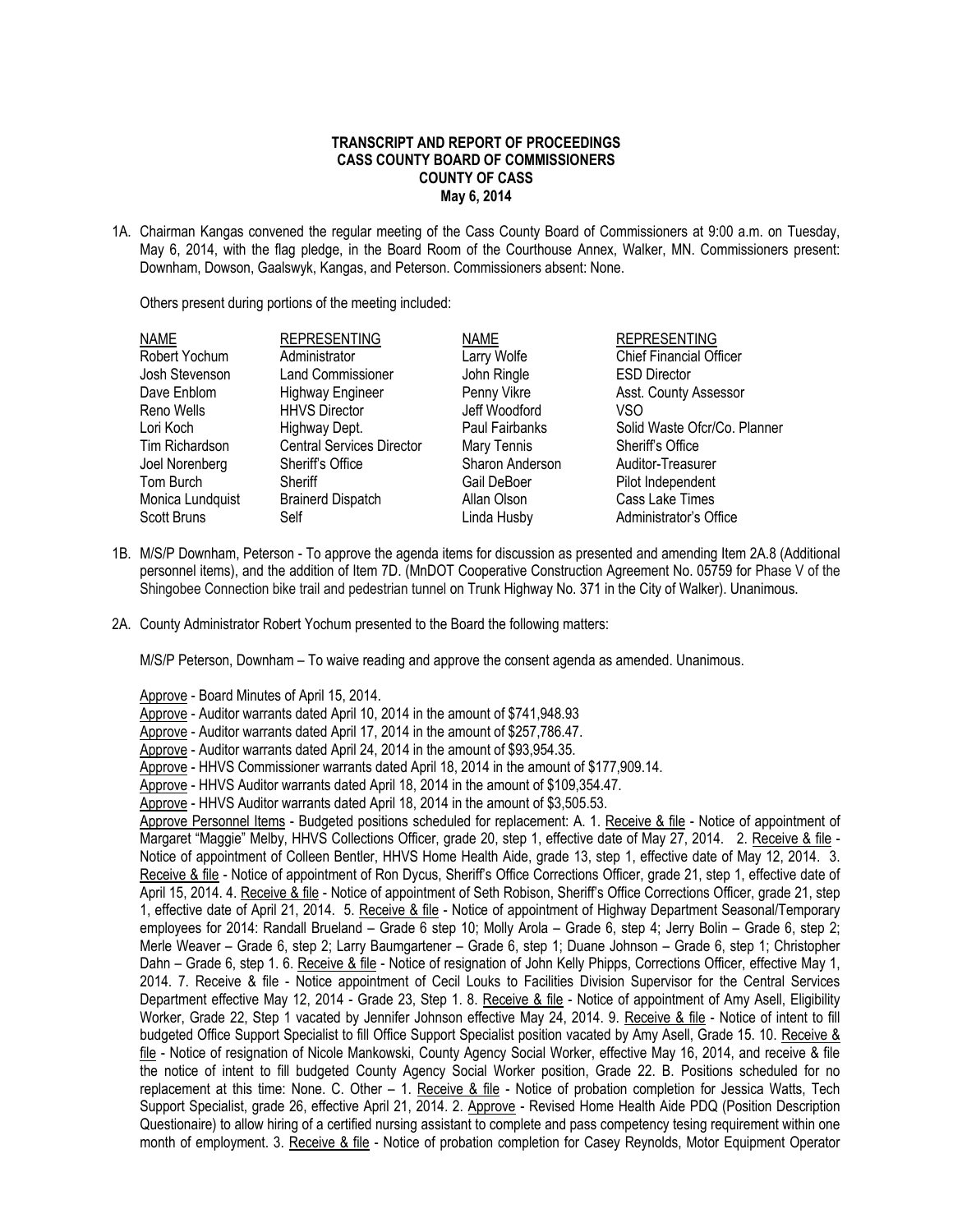(Pillager), grade 21, effective April 21, 2014. 4. Receive & file - Notice of probation completion for Luke Abraham, Motor Equipment Operator (Pine River), grade 21, effective April 28, 2014.

Approve licenses - Gambling - Walker Area Community Center - Paul Jaeger, raffles held on September 1, 2014, Shingobee; Outing Gun Club -Patrick Bennington raffles held on November 8, 2014 Crooked Lake. On & Off Sale 3.2 Beer - Birch Ridge Resort - Birch Ridge Resort, Inc, Otter Tail Peninsula. Set-Up - Birch Ridge Resort - Birch Ridge Resort, Inc, Otter Tail Peninsula. Wine & Beer - Cass Lake Lodge - 2 Balls, Inc, Pike Bay.

Approve - Distribution of Chippewa National Forest 25% Fund payment for 2013 in the amount of \$283,548.22.

Approve - Law enforcement agreement's with Moondance Jam, Inc. for the Country Jam on June 20-21, 2014 and for Moondance Jam on July 17-19, 2014.

Approve - Budgeted financial contribution for FY2014 – Cass County Ag. Society (Pillager) in the amount of \$5,000.00.

Receive & file - Timber auction results of April 24, 2014 totaling 9,871.00 cords plus 10.400mbf saw timber totaling \$264,380.74.

Accept - Donations to the Sheriff's Office: \$400.00 from Turtle Lake Township for STS crew for equipment; \$500.00 from Fairview Twp. for Lakes Area Dive Team and \$500.00 from Shingboee Twp. for Lakes Area Dive Team.

Receive & file - STS quarterly report total of hours of 1,368 and value of hours worked at \$8.00 totaling \$10,944.00.

M/S/P Peterson, Downham – To approve accepting a quote for gate repair in Home Brook Township (SW ¼ SW ¼, 11-135- 30) from Kurt Sawyer not to exceed \$160.00. Unanimous.

| <b>Bidder</b> | <b>Bid Amount</b> |
|---------------|-------------------|
| Kurt Sawyer   | \$160.00          |
| Sawyer Timber | \$170.00          |
| 371 Welding   | No Bid            |

M/S/P Peterson, Downham – To approve accepting a quote for sealing/abandonment, and pit filling of existing sand point well on tax forfeit Parcel #45-012-2102 (N ½ NE NW Sec. 12, Twp.141 (Turtle Lake) Rge. 30 from Blue Water Wells not to exceed \$700.00.Unanimous.

| Bidder                     | <b>Bid Amount</b> |
|----------------------------|-------------------|
| <b>Blue Water</b>          | \$ 700.00         |
| Freeman Well Drilling Inc. | \$ 800.00         |
| Elsner Well Drilling Inc.  | \$1,750.00        |

Approve - Resolution No. 22-14 on GIA Trail assistance for 2014-2015 for Cass County Ski Trails; Snowmobile & All-Terrain Vehicles.

Commissioner Peterson offered Resolution No. 22-14 and moved its adoption, Commissioner Downham seconded:

BE IT RESOLVED, that Board of Commissioners of Cass County, Minnesota, hereby approved applications for the 2014- 2015 grant-in-aid assistance for:

#### Cass County Ski Trails

- 
- Goose Lake Cut Lake

### Snowmobile Trails

- 
- 
- Brush Pilots Snoway 1
- 
- Eagle Country  **Soo Line**
- Heartland Triville
- 
- 
- Wadena Trail Breakers
- Hiram Washburn Lake
	-
- Arctic **•** Paul Bunyan
	- Aspen Pipeline
		-
	- Chippewa Snowsnake
		-
		-
	- Hiram Winnie Loop
	- Lost Girl Wood Lake

# All-Terrain Vehicle

• Soo Line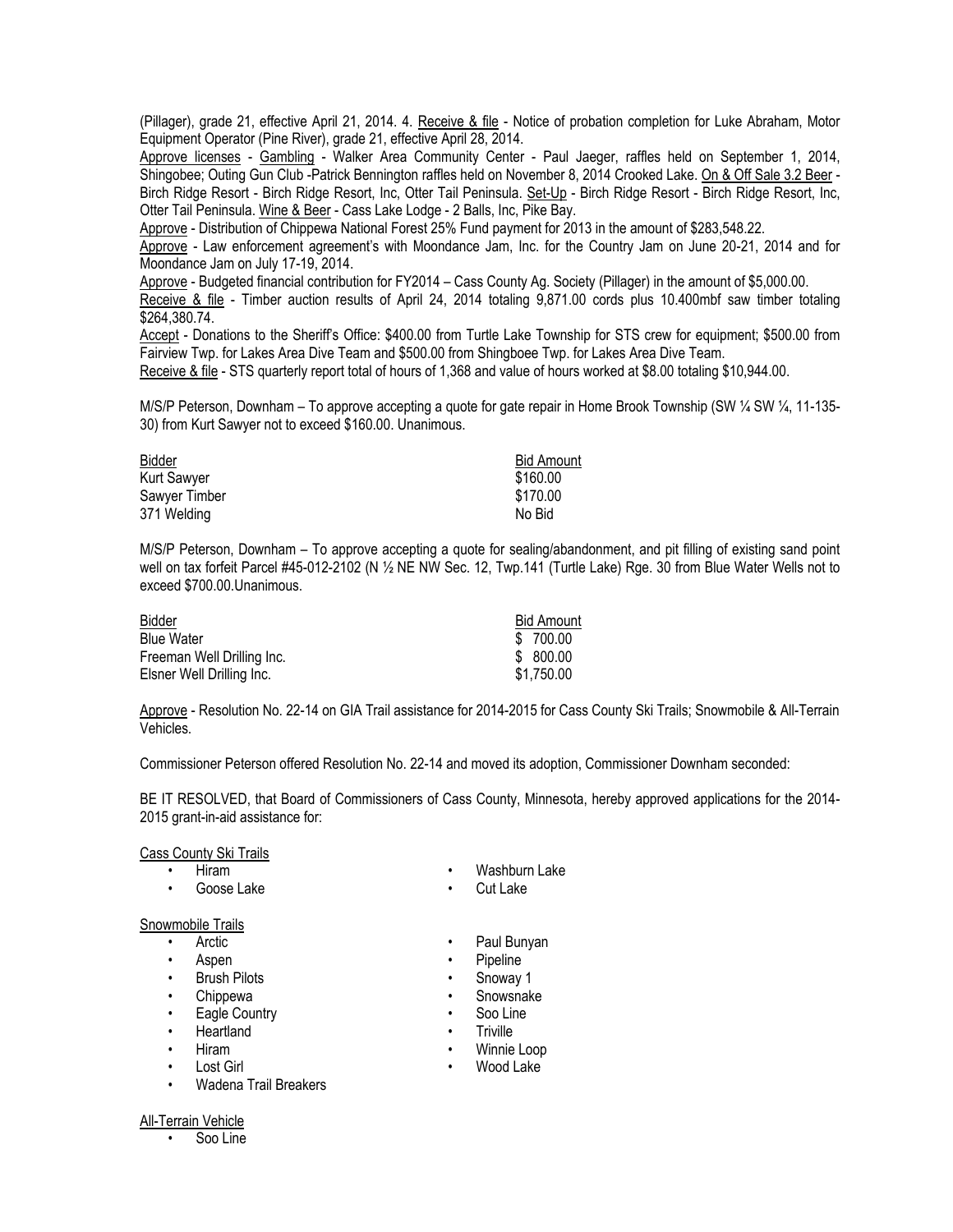• Emily-Outing Trail

Resolution No. 22-14 was adopted by majority vote: Ayes: Downham, Dowson, Gaalswyk, Kangas, Peterson. Nays: None.

Approve - Resolution No. 23-14 for Grant in-Aid application for ATV Trail Permit for Emily-Outing Trail from April 1, 2014 through March 31, 2019.

Commissioner Peterson offered Resolution No. 23 -14 and moved its adoption, Commissioner Downham seconded:

BE IT RESOLVED, the Board of Commissioners of Cass County, Minnesota, hereby approves application for grant-in-aid for an ATV trail, Emily-Outing Trail, to be maintained from April 1, 2014 through March 31, 2019. BE IT RESOLVED, the Chairman and County Auditor are hereby authorized to sign agreements whereby Cass County will act as sponsoring agent.

Resolution No. 23 -14 was adopted by majority vote: Ayes: Downham, Dowson, Gaalswyk, Kangas, Peterson. Nays: None.

Authorize - Project management agreement with Mark Beard for Capital Maintenance Program through March 31, 2015 in the amount of \$50.00 per hour.

M/S/P Peterson, Downham – To approve accepting a quote for garbage clean up on 14 tax forfeited parcels from Kurt Sawyer at the rate of \$95 per hour not to exceed \$1,800.00 (Cass County pays all tipping fees directly to the transfer station or demolition land fill). Unanimous.

| <b>Bidder</b>       | Bid per hour   |
|---------------------|----------------|
| <b>Kurt Sawyer</b>  | \$95 per hour  |
| Schrupp Excavating  | \$140 per hour |
| North Fork Boulders | \$140 per hour |

M/S/P Peterson, Downham - To approve accepting a quotes for grading of Bungo/Moose Lake, Bull Moose, Deerfield and Old Grade forest access trails: Deerfield trail grading to Sawyer Timber not to exceed \$650; Bungo/Moose Lake trail grading to Sawyer Timber not to exceed \$800; Bull Moose trail grading to Sawyer Timber not to exceed \$750; Old Grade grading and hauling additional material to Holmvig Excavating not to exceed \$3,673 (there will be two grading's this season for each trail system). Unanimous.

| Bidder                   | Bungo/Moose Lake | Deerfield | <b>Bull Moose</b> | Old Grade  |
|--------------------------|------------------|-----------|-------------------|------------|
| Holmvig Excavating       | \$1,050.00       | \$750.00  | \$800.00          | \$3,673.00 |
| North Fork Excavators    | \$1,250.00       | \$900.00  | \$900.00          | \$3,700.00 |
| Sawyer Timber            | \$800.00         | \$650.00  | \$750.00          | NO BID     |
| Schrupp Excavating       | \$1,300.00       | \$900.00  | \$950.00          | \$3,700.00 |
| <b>Ruyak Enterprises</b> | NO BID           | NO BID    | NO BID            | \$5,900.00 |
|                          |                  |           |                   |            |

Receive & file - HHVS Cash Account Balance Comparison and Child Service Costs through March 2014. Approve - HHVS purchase of service contract: Minnesota Counties Computer Cooperative from April 14, 2014 – March 31, 2016, County Attorney - MCAPS 4 Support Services Agreement from January 1, 2012 –Dec. 31. 2019.

M/S/P Peterson, Downham – To award an appraisal contract to Lawrence Valuation Service LLC not to exceed \$10,800.00 for parcels that provide access to inaccessible public land and protect critical forest habitat in Becker Twp. (03-004-2300 40.36 acres); Hiram Twp. (16-034-2300 40.24 acres); Byron Twp. (11-006-1100 80 acres) and (11-020-1100 160 acres). Unanimous.

| Acreage and Township                      | Amount     |
|-------------------------------------------|------------|
| 03-004-2300 (40.36 acres) Becker Township | \$2,800.00 |
| 16-034-2300 (40.24 acres) Hiram Township  | \$2,200.00 |
| 11-006-1100 (80 acres) Byron Township     | \$2,600.00 |
| 11-020-1100 (160 acres) Byron Township    | \$3,200.00 |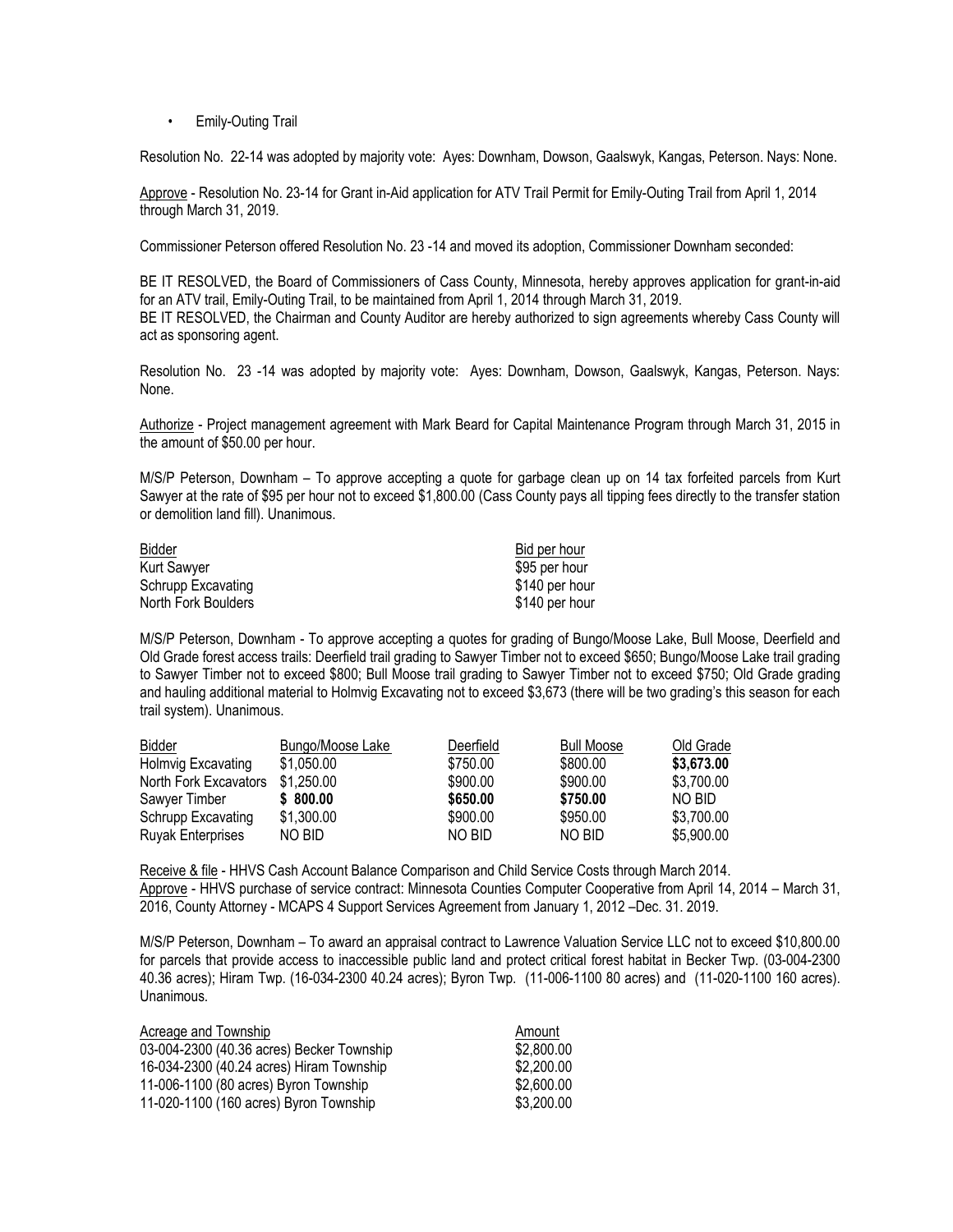Approve Assessor's Office Abatements - 2014 tax year Marilyn Baker, 16-013-2206 Hiram, Clerical Error, Reinstate Homestead (current \$4,606, proposed \$3,510); 2013 tax year Marilyn Baker 16-013-2206 Hiram, Clerical Error Reinstate Homestead (current \$5,118, proposed \$3,714); 2012 tax year Marilyn Baker, 16-013-2206 Hiram, Clerical Error Reinstate Homestead (current \$5,202, proposed \$3,748).

- 3. Veterans Service Officer Jeff Woodford and HHVS Director Reno Wells presented the 1st quarter 2014 report. Activity included: 132 rides for veteran's to medical appointments totaling 26,175 miles, walk-in contacts of 154, 11 home visits, 56 calls in Walker and 459 calls in Backus. Mr. Woodford also discussed the MN State Soldier Assistance Program grant dollars awarded for dental and optical totaling \$9,629.00. Mr. Woodford presented the 2013 CVSO annual report that reflects service to 1,295 veterans with \$5,174,628.00 of assistance.
- 4. ESD Director John Ringle, and Solid Waste Ofcr./County Planner Paul Fairbanks informed the Board that the Solid Waste Ad Hoc Committee of the Board (Commissioners Gaalswyk and Kangas) recommends entering into contracts with existing cardboard recycling program vendors through 12/31/14. Contract formats were presented for American Disposal, City Sanitary, Waste Management of WI-MN, and Waste Partners Inc. A contract for Nisswa Sanitation Inc. will be presented when it arrives.

M/S/P Gaalswyk, Peterson - To approve the recommendation of the Solid Waste Ad Hoc Committee to execute cardboard collection contracts with American Disposal, City Sanitary, Waste Management of WI-MN, and Waste Partners through December 31, 2014. Unanimous.

4B. Mr. Fairbanks reported receipt of three proposals to assist County staff in updating the Cass County Solid Waste Management Plan (required by the State every ten years).

| <b>Bidder</b>                           | <b>Bid Amount</b> |
|-----------------------------------------|-------------------|
| <b>Allied Environmental Consultants</b> | \$7,200.00        |
| Wenck Engineers & Scientists            | \$12,800.00       |
| <b>SEH</b>                              | \$13,500.00       |

M/S/P Downham, Peterson – To accept the proposal submitted from Wenck Engineers & Scientists not to exceed \$12,800.00 (utilizing solid waste assessment fees) to update Cass County's Solid Waste Management Plan. Unanimous.

5A. Land Commissioner Josh Stevenson discussed recent contact from the R.D. Offut Company expressing interest in purchasing a 40 acre tract of tax forfeited land located in the SW of NW, Section 17 of Byron Township. The parcel has an appraised value of not less \$37,500.00 and with Board permission could be included at the upcoming public auction land sale on June 28, 2014. Mr. Stevenson also added that the parcel meets the criteria of the Forest Resource Management plan for return to the tax role (surrounded by private property, public access is provided by prescriptive easement, and private access may need to be secured from adjoining land owners).

Commissioner Gaalswyk offered Resolution No. 25-14 and moved its adoption; Commissioner Peterson seconded:

WHEREAS, on Tuesday, March 6, 2014 fifty one parcels of land forfeited to the State of Minnesota for non-payment of taxes, appearing on Resolution No. 18-14 was adopted by the Cass County Board of Commissioners, and filed with the County Auditor-Treasurer, that the appraised value of each parcel be approved and authorization for a public sale of the land be granted, pursuant to M.S. 282.01; that the sale will be held on June 28, 2014 beginning at 9:00 a.m., by the Cass County Auditor-Treasurer in the Public Meeting Room of the Courthouse, Walker, MN for not less than the appraised value.

BE IT RESOLVED, an amendment to Resolution No. 18-14 to be included at the upcoming public auction land sale on June 28, 2014:

## **Parcel #52**

PIN # Part of 11-017-1100 Byron Township Approximated Value - \$37,500.00 The Southwest Quarter of the Northwest Quarter, Section 17, Township 135 North, Range 32 West, Cass County, Minnesota. (40 acres) There is no legal access to this parcel. The purchaser may petition the Township for public access to this parcel under Minnesota Statutes 164.08, Subd 2. Proceeds from the sale of this parcel will be credited to Fund 71-650 for distribution per state statute.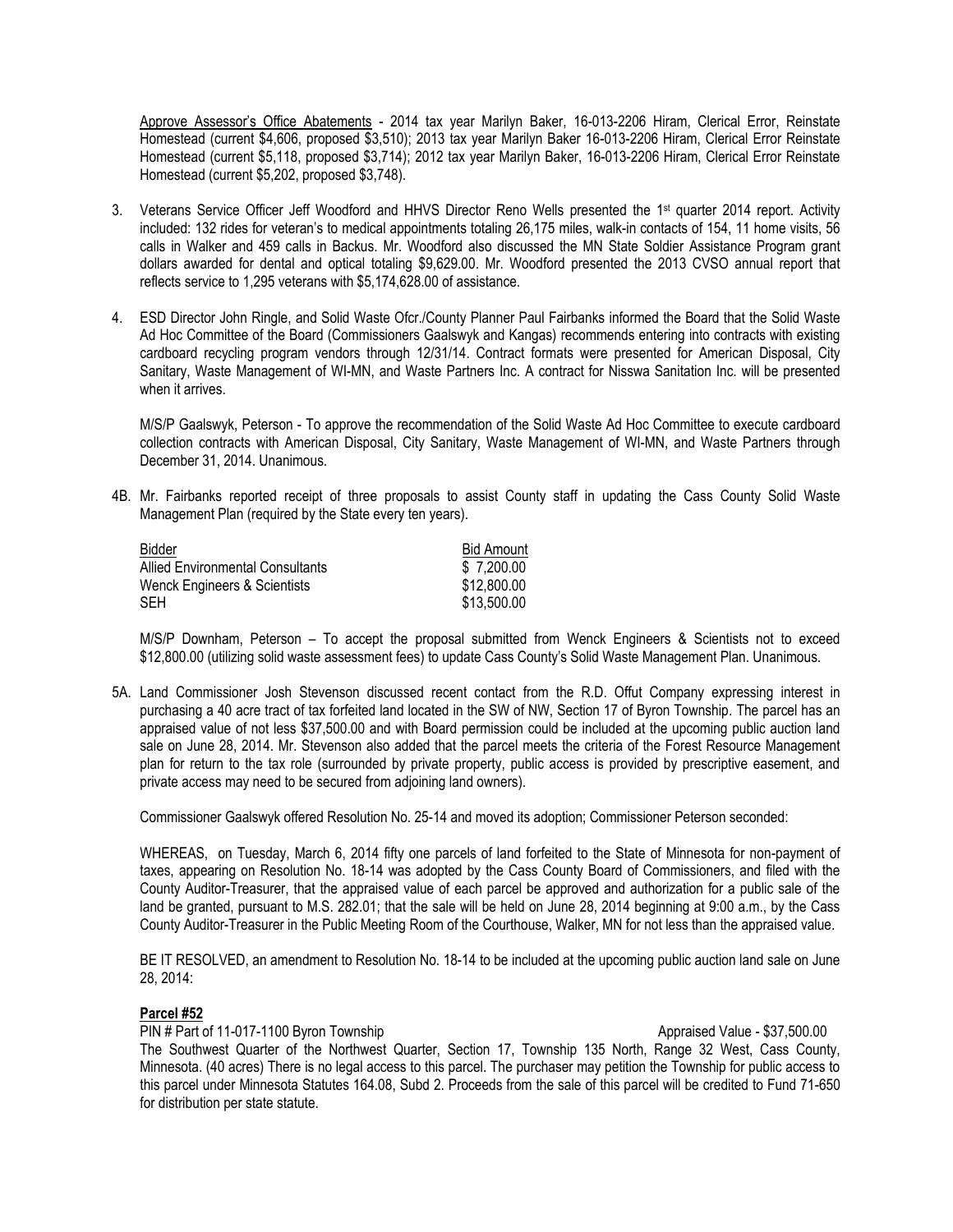BE IT FURTHER RESOLVED that the same terms shall apply to this sale of Parcel #52 as of parcels in Resolution No. 18- 14:

- 1. No lot shall be sold for less than the total of the appraised value of the land, plus the appraised value of the timber, plus the appraised value of the improvements, plus any outstanding special assessments, plus all applicable fees.
- 2. Any and all bids can be rejected. Any lot may be withdrawn from sale by Cass County up to and including the day of the sale.
- 3. All land sales shall be for cash at time and date of the auction.
- 4. A 10% non-refundable deposit or letter of credit with balance to be paid within 30 days of the sale is accepted for parcels that sell for more than \$30,000. (Per sale policy adopted 20 October 1998).
- 5. The land and any improvements are sold as is. The County makes no warranties as to the condition or habitability of any buildings, wells, septic systems, soils, roads or any other thing on the site. Some properties may have inadequate systems or no septic systems at all. Within one year of transfer all parcels must meet applicable County Ordinances.
- 6. The Cass County Auditor-Treasurer hereby certifies that Cass County has and will comply with all laws governing the sale of tax forfeited land of the State of Minnesota in the conduct of the foregoing approved public land sale. All properties have been reviewed by the Land Commissioner under the requirements of 1991 Laws of Minnesota Ch.354, Art.10, Sec.9.
- 7. Buyers will receive a State Deed for tax forfeited lots and a Quit Claim deed for County Fee Owned lots. Cass County makes no warranties as to the condition of the title.

Resolution No. 25-14 was adopted by majority vote: Downham, Dowson, Gaalswyk, Kangas, Peterson. Nays: None.

5B. Mr. Stevenson presented a request from the Emily-Outing Snowbirds for a match by the County of \$1,500.00 and permission to construct a snowmobile trail shelter on county administered land Section 3 of lower Trelipe Township. The club estimates material cost to be approximately \$3,000 with labor provided by the club. Land Commissioner Stevenson reported that the Land Department has money in the 2014 recreation budget to assist clubs with capital improvements.

M/S/P Gaalswyk, Peterson – To approve matching funds from the 2014 recreation budget not to exceed \$1,500.00 to build a snowmobile trail shelter in Section 3 of Lower Trelipe Township (139N, Range 27W) subject to the consent of the Township. Unanimous.

5C. Mr. Stevenson discussed receipt of recent information that due to the spread of white nose syndrome the US Fish and Wildlife Service are proposing to add the northern long eared bat to the federal list of endangered and threatened wildlife as early as November 2014. . Mr. Stevenson requested Board action to forward correspondence to the US Fish & Wildlife Service to delay the listing until measures taken to protect this species are appropriately detailed (based on sound scientific data), and take into consideration current public land forest management practices.

M/S/P Downham, Dowson – To authorize the Chairman to forward correspondence to the USFW and federal delegates to request a delay in adding the northern long-eared bat to the federal list of endangered and threatened wildlife until the impact on current forest management practices is determined. Unanimous.

6A. Assistant County Assessor Penny Vikre presented the spring 2014 mini abstract of estimated market value for cities and townships in Cass County in the amount of \$6,064,507,100 (new construction totaled \$43,037,000). The 2014 trend is the first occasion in six years that the values have not declined. Ms. Vikre noted that final tax capacity will be reported after receipt of the state assessed property values in June and after the local Boards of Review.

M/S/P Dowson, Gaalswyk – To receive and file the 2014 mini abstract values for Cass County as presented. Unanimous.

- 7A. Highway Engineer Dave Enblom introduced Fiscal Supervisor Lori Koch. Ms. Koch presented the 2013 Cass County Highway Annual Report which included a summary of highway maintenance costs as well as 2013 construction costs. The Board complimented the Highway Department on the detailed report that was presented. No action necessary.
- 7B. Mr. Enblom presented amendment #1 to a joint powers agreement with the City of Lake Shore for project management of the construction of a multi-use year around recreation trail that will be combined with Cass County's CSAH#77 road improvement project.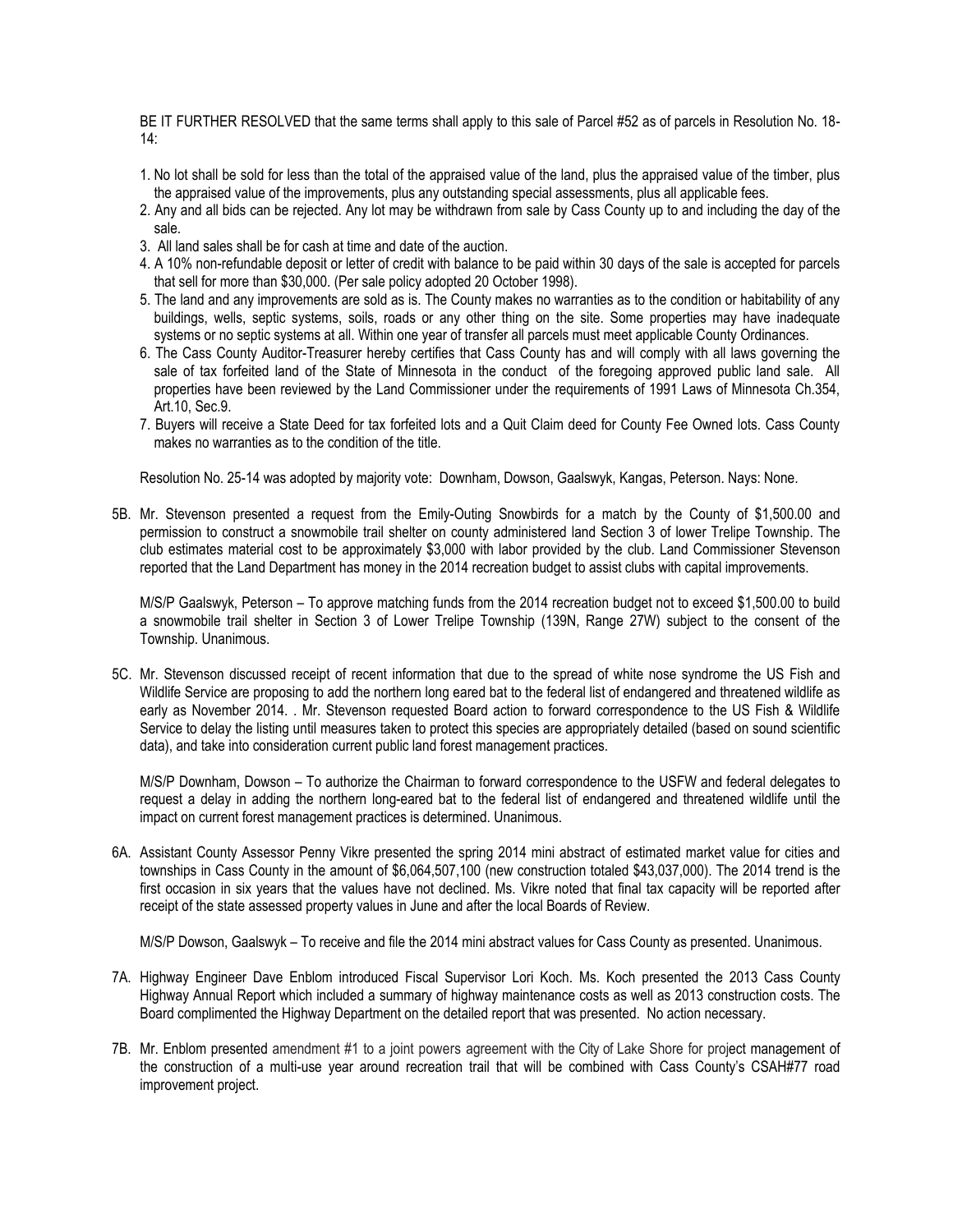M/S/P Gaalswyk, Dowson – To approve the Joint Powers Agreement (Amendment #1) with the City of Lake Shore for project management of the construction of a multi-use year around recreation trail that will be combined with Cass County's CSAH#77 road improvement project. Unanimous.

7C. Engineer Enblom presented correspondence from the City of Longville requesting Cass County to be the lead agency for project management of City sewer line improvements on CSAH#7 in conjunction with the TH #84 bridge replacement over the Boy River. The city has received a USDA Grant in the amount of \$311,000 and has been approved for a loan in the amount of \$359,000.00. The estimated construction cost of the sewer system improvement is \$482,000. Mr. Enblom also presented notification that the TH #84 bridge replacement has been rescheduled to 2015 as this will give adequate time for the CSAH #7 reconstruction and sewer relocation project to be completed.

M/S/P Dowson, Downham – To approve the Joint Powers Agreement with the City of Longville for Cass County to be the lead agency for project management of City sewer line improvements on CSAH#7 in conjunction with the TH #84 bridge replacement over the Boy River. Unanimous.

7D. Mr. Enblom presented MnDOT Cooperative Construction Agreement No. 05759 for road work on Phase V of the Shingobee Connection bike trail and pedestrian tunnel within the City of Walker. County Engineer Enblom also updated the project cost estimates.

M/S/P Dowson, Gaalswyk – To approve as presented the execution of MnDOT Cooperative Construction Agreement No. 05759 for improvements to Trunk Highway No. 371 Phase V of the Shingobee Connection bike trail and pedestrian tunnel in the City of Walker (State Project Number S.P.1119-36). Unanimous.

8A. Central Services Director Tim Richardson reported receipt of 26 proposals for redesign of Cass County's website. 7 firms were chosen for further information and demonstrations. From the group of 7 staff selected 3 firms that had comparable features, clients in Minnesota (State, County, City), and were under the \$50,000 threshold. On April 29<sup>th,</sup> each of the three vendors demonstrated their product to the individuals in each department that would be updating, creating, and removing information from their departmental pages. Mr. Richardson also explained the need for an additional \$7,500.00 to revamp the method that pin card, permits, and surveys are selected and displayed. Once the website is redesigned a new interface and re-programming of those features will make it quicker and simpler for users to get at the data.

M/S/P Peterson, Downham – To approve a website redesign contract with Revize Software Systems not to exceed \$18, 568.00, and approve an additional expenditure of \$7,500 to tie new and current systems together. Unanimous.

| Bidder          | Bid on Website Design                       |
|-----------------|---------------------------------------------|
| Revize          | \$18,568.00 plus \$2,500/annual maintenance |
| Vision Internet | \$28,605.00 plus \$6,600/annual maintenance |
| Civic Plus      | \$32,210.00 plus \$5,270/annual maintenance |

9. Auditor-Treasurer Sharon Anderson acknowledged the Public Hearing Notice regarding updates to the Cass County Capital Improvement Plan. The Auditor-Treasurer summarized the 2015/19 Capital Improvement Plan changes since Tuesday, April 2, 2014, as well as, noted that no one from the public requested to be heard on this subject and no written comments have been received.

Central Services Director Tim Richardson discussed the 2014/15 capital maintenance program plan including the 2014 jail maintenance upgrades per the Mn Department of Corrections (DOC) requirements. The amended 2014 operating budget maintenance program and the 2015 operating budget maintenance programs were also reviewed.

Chief Financial Officer Larry Wolfe discussed comparative jail boarding costs published by the Mn DOC. Cass County inmate cost (after considering board rates) for 2013 is \$91.45. Mr. Wolfe estimated future capital cost of ~\$15,000,000 (\$85,000 per bed) for a 180 bed jail. Operating costs of a new jail were not offered but would be significantly higher than present costs.

Sheriff Tom Burch acknowledged Lieutenant Joel Norenberg and Jail Program Coordinator Mary Tennis for the exemplary job of managing the existing jail plan and their 100% compliance rating of a recent Mn DOC inspection. Sheriff Burch also commented that he does not support replacement of the dispatch center radio console equipment at this time and will seek support from Sheriffs to delay "unplugging" the present system.